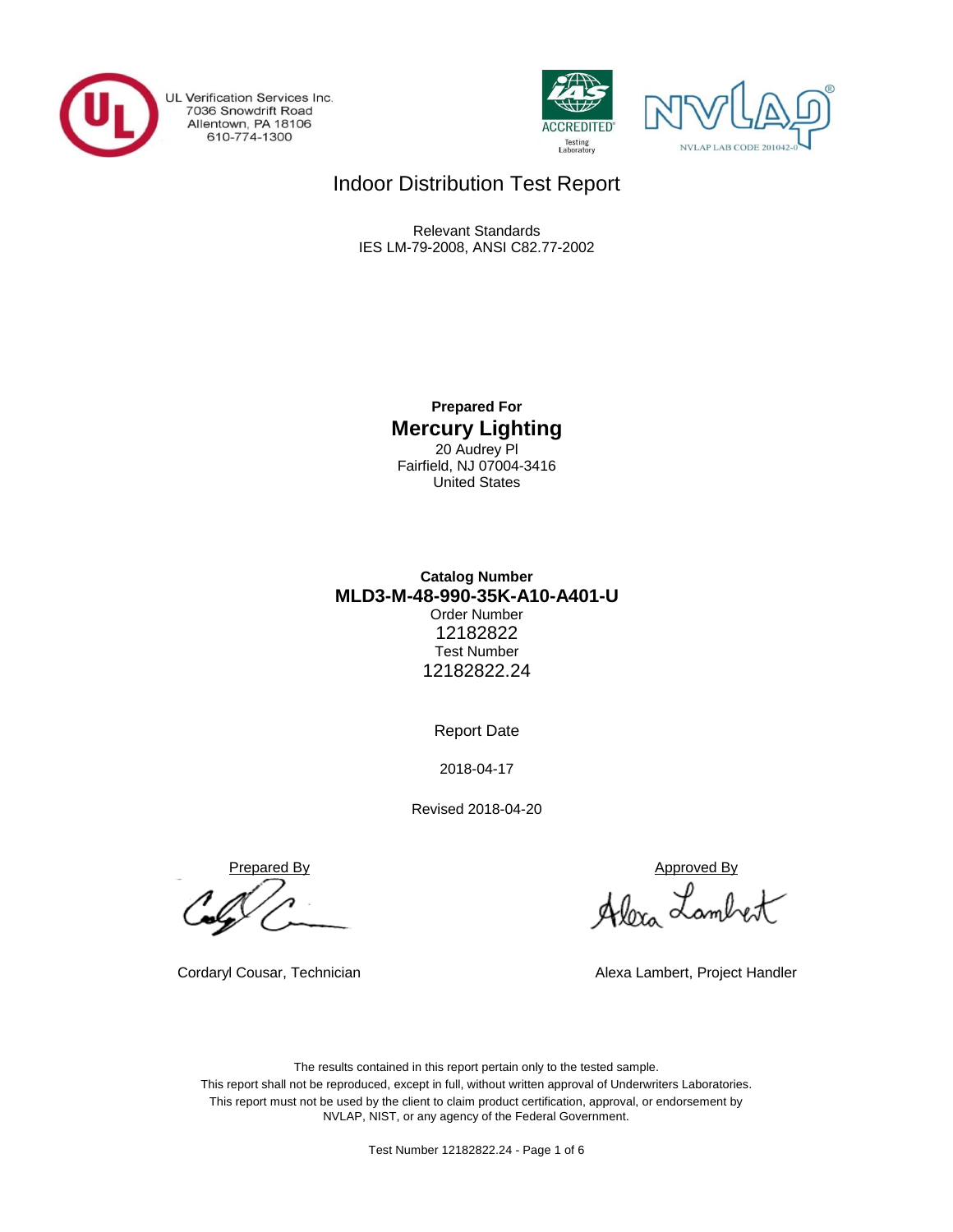

**Lamp:**<br>Mounting:<br>Ballast/Driver: **Lamp:** 96 white LEDs

**Luminaire Description:** Extruded aluminum housing, frosted lens enclosure **Ballast/Driver:** Philips XI040C110V054BST1



#### **Luminaire Characteristics**

Luminous Height: Luminous Length: Luminous Width:

48.00 in. 3.750 in. 1.00 in.

#### **Summary of Results Test Conditions**

Maximum Candela: 995 Candela Luminaire Efficacy: Total Luminaire Output:

3976 Lumens

| <b>Test Temperature:</b> | 25.8 °C   |
|--------------------------|-----------|
| Voltage:                 | 120.1 VAC |
| Current:                 | 0.3319A   |
| Power:                   | 39.74 W   |
| Power Factor:            | 0.997     |
| Frequency:               | 60 Hz     |
| Current THD:             | 6.11%     |

Laboratory results may not be representative of field performance Ballast factors have not been applied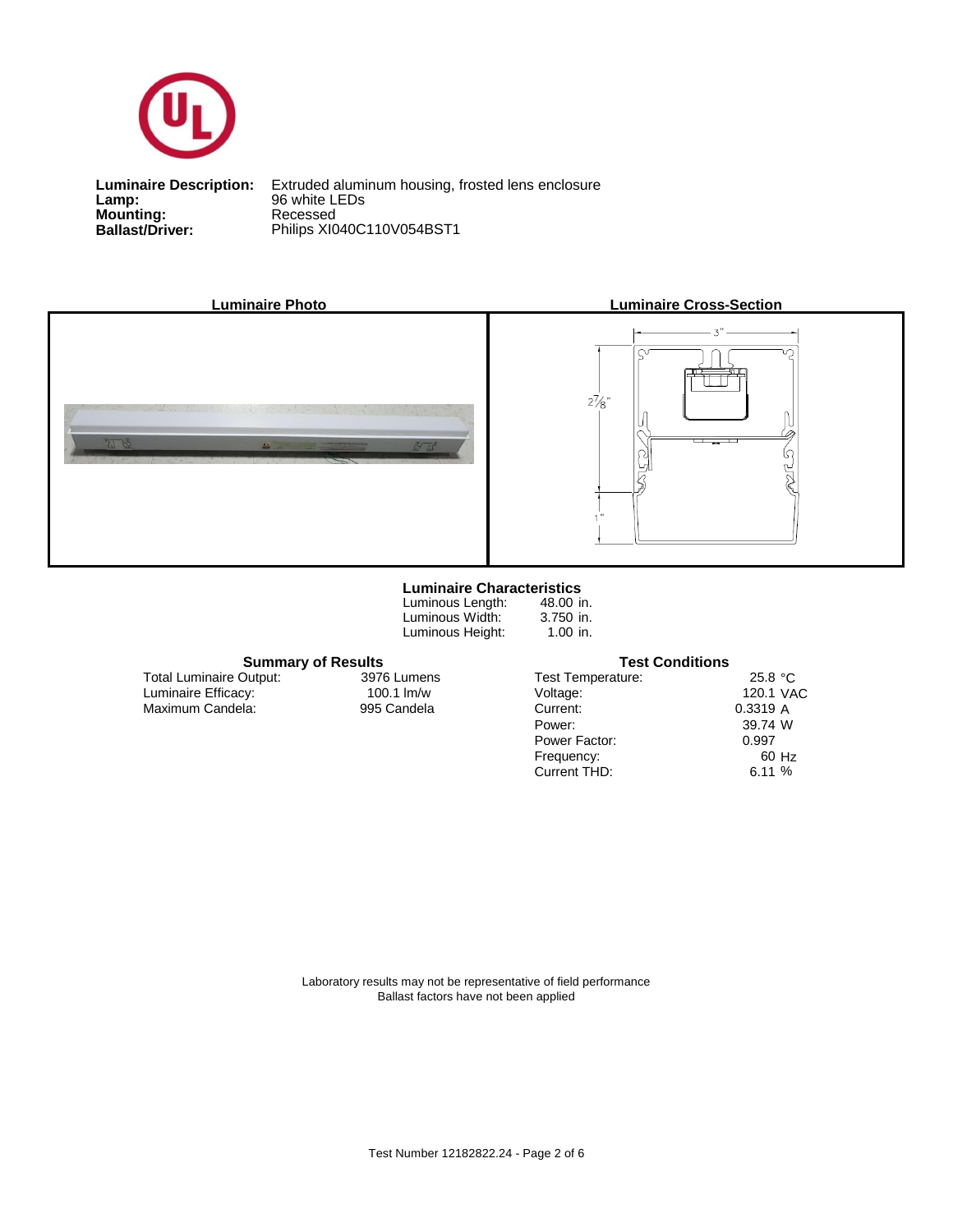

# **Distribution - Goniophotometer**

| <b>Distribution Test Conditions</b> |                |                           |              |                         |           |                    |  |  |
|-------------------------------------|----------------|---------------------------|--------------|-------------------------|-----------|--------------------|--|--|
| <b>Temperature I</b>                | <b>Voltage</b> | Current                   | <b>Power</b> | <b>I Power Factor I</b> | Frequency | <b>Current THD</b> |  |  |
| 25.8 °C                             | 120.1 VAC      | $0.3319 A$ $\blacksquare$ | 39.74 W      | 0.997                   | 60 Hz     | 6.11%              |  |  |
|                                     |                |                           |              |                         |           |                    |  |  |



#### **Zonal Lumen Summary**

| Zone      | Lumens | % of Luminaire | Zone    | Lumens | % of Luminaire | Zone    | Lumens | % of Luminaire |
|-----------|--------|----------------|---------|--------|----------------|---------|--------|----------------|
| 0-5       | 23.6   | 0.6%           | 60-65   | 252.4  | 6.3%           | 120-125 | 34.7   | 0.9%           |
| $5 - 10$  | 70.4   | .8%            | 65-70   | 225.0  | 5.7%           | 125-130 | 26.3   | 0.7%           |
| $10 - 15$ | 115.5  | 2.9%           | 70-75   | 192.3  | 4.8%           | 130-135 | 18.7   | 0.5%           |
| 15-20     | 157.4  | 4.0%           | 75-80   | 157.7  | 4.0%           | 135-140 | 12.4   | 0.3%           |
| $20 - 25$ | 195.1  | 4.9%           | 80-85   | 123.4  | 3.1%           | 140-145 |        | 0.2%           |
| 25-30     | 227.5  | 5.7%           | 85-90   | 94.6   | 2.4%           | 145-150 | 3.1    | 0.1%           |
| $30 - 35$ | 253.7  | 6.4%           | 90-95   | 80.5   | 2.0%           | 150-155 | 0.8    | 0.0%           |
| $35 - 40$ | 273.1  | 6.9%           | 95-100  | 74.5   | .9%            | 155-160 | 0.0    | 0.0%           |
| 40-45     | 285.0  | 7.2%           | 100-105 | 68.0   | .7%            | 160-165 |        | 0.0%           |
| 45-50     | 289.1  | 7.3%           | 105-110 | 60.6   | .5%            | 165-170 |        | 0.0%           |
| 50-55     | 284.9  | 7.2%           | 110-115 | 52.2   | .3%            | 170-175 |        | 0.0%           |
| 55-60     | 272.6  | 6.9%           | 115-120 | 43.5   | 1.1%           | 175-180 |        | 0.0%           |

| Zone   | Lumens | % of Luminaire |
|--------|--------|----------------|
| ი-4ი   | 1316   | 33.1%          |
| 0-60   | 2448   | 61.6%          |
| 0-90   | 3493   | 87.9%          |
| 90-180 |        | 12.1%          |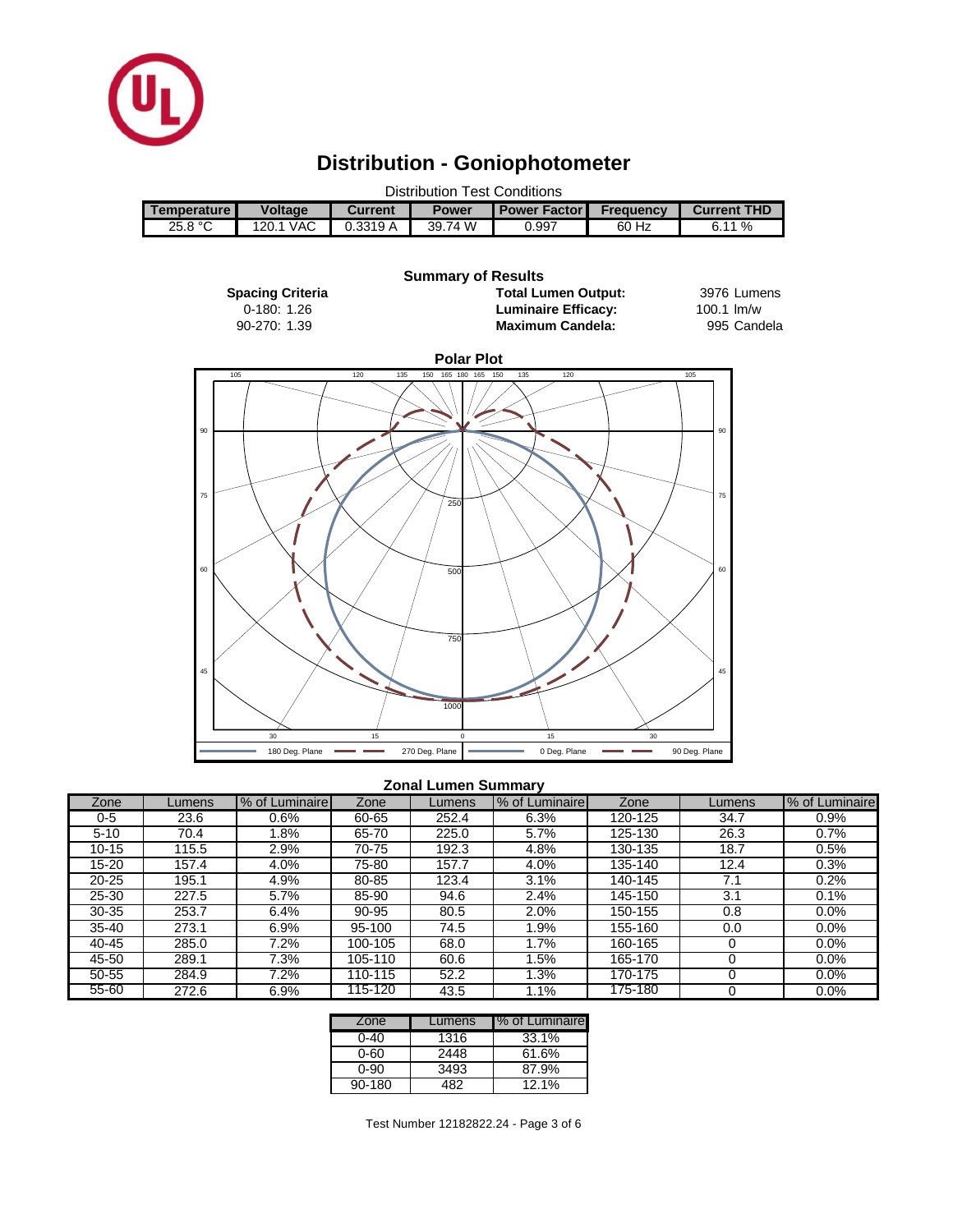

#### **Candela Tabulation** Horizontal Angle (Degrees)

|             |                |       |       |       |       |       |       |       | Horizonial Angle (Degrees) |       |       |       |       |       |       |       |
|-------------|----------------|-------|-------|-------|-------|-------|-------|-------|----------------------------|-------|-------|-------|-------|-------|-------|-------|
|             | $\overline{0}$ | 22.5  | 45    | 67.5  | 90    | 112.5 | 135   | 157.5 | 180                        | 202.5 | 225   | 247.5 | 270   | 292.5 | 315   | 337.5 |
| $\mathbf 0$ | 989.4          | 989.4 | 989.4 | 989.4 | 989.4 | 989.4 | 989.4 | 989.4 | 989.4                      | 989.4 | 989.4 | 989.4 | 989.4 | 989.4 | 989.4 | 989.4 |
| 5           | 982.8          | 987.0 | 987.1 | 988.7 | 994.7 | 988.7 | 987.1 | 987.0 | 982.8                      | 987.0 | 987.1 | 988.7 | 994.7 | 988.7 | 987.1 | 987.0 |
| 10          | 969.6          | 976.3 | 980.1 | 985.2 | 993.0 | 985.2 | 980.1 | 976.3 | 969.6                      | 976.3 | 980.1 | 985.2 | 993.0 | 985.2 | 980.1 | 976.3 |
| 15          | 947.9          | 957.9 | 966.2 | 973.7 | 982.0 | 973.7 | 966.2 | 957.9 | 947.9                      | 957.9 | 966.2 | 973.7 | 982.0 | 973.7 | 966.2 | 957.9 |
| 20          | 918.2          | 931.9 | 945.3 | 956.1 | 966.5 | 956.1 | 945.3 | 931.9 | 918.2                      | 931.9 | 945.3 | 956.1 | 966.5 | 956.1 | 945.3 | 931.9 |
| 25          | 881.3          | 898.1 | 917.6 | 933.8 | 946.6 | 933.8 | 917.6 | 898.1 | 881.3                      | 898.1 | 917.6 | 933.8 | 946.6 | 933.8 | 917.6 | 898.1 |
| 30          | 836.2          | 857.4 | 883.7 | 906.2 | 920.9 | 906.2 | 883.7 | 857.4 | 836.2                      | 857.4 | 883.7 | 906.2 | 920.9 | 906.2 | 883.7 | 857.4 |
| 35          | 785.9          | 809.9 | 845.8 | 872.7 | 888.7 | 872.7 | 845.8 | 809.9 | 785.9                      | 809.9 | 845.8 | 872.7 | 888.7 | 872.7 | 845.8 | 809.9 |
| 40          | 727.8          | 756.7 | 802.4 | 832.5 | 849.8 | 832.5 | 802.4 | 756.7 | 727.8                      | 756.7 | 802.4 | 832.5 | 849.8 | 832.5 | 802.4 | 756.7 |
| 45          | 668.4          | 699.2 | 753.3 | 786.9 | 805.2 | 786.9 | 753.3 | 699.2 | 668.4                      | 699.2 | 753.3 | 786.9 | 805.2 | 786.9 | 753.3 | 699.2 |
| 50          | 597.6          | 637.5 | 697.4 | 735.3 | 755.0 | 735.3 | 697.4 | 637.5 | 597.6                      | 637.5 | 697.4 | 735.3 | 755.0 | 735.3 | 697.4 | 637.5 |
| 55          | 525.0          | 571.1 | 635.6 | 677.3 | 697.0 | 677.3 | 635.6 | 571.1 | 525.0                      | 571.1 | 635.6 | 677.3 | 697.0 | 677.3 | 635.6 | 571.1 |
| 60          | 446.8          | 500.0 | 567.8 | 613.4 | 633.7 | 613.4 | 567.8 | 500.0 | 446.8                      | 500.0 | 567.8 | 613.4 | 633.7 | 613.4 | 567.8 | 500.0 |
| 65          | 364.3          | 424.5 | 495.6 | 545.7 | 565.5 | 545.7 | 495.6 | 424.5 | 364.3                      | 424.5 | 495.6 | 545.7 | 565.5 | 545.7 | 495.6 | 424.5 |
| 70          | 277.3          | 344.5 | 420.7 | 473.6 | 493.2 | 473.6 | 420.7 | 344.5 | 277.3                      | 344.5 | 420.7 | 473.6 | 493.2 | 473.6 | 420.7 | 344.5 |
| 75          | 193.6          | 265.9 | 346.7 | 403.0 | 422.0 | 403.0 | 346.7 | 265.9 | 193.6                      | 265.9 | 346.7 | 403.0 | 422.0 | 403.0 | 346.7 | 265.9 |
| 80          | 114.3          | 192.1 | 277.6 | 335.0 | 354.0 | 335.0 | 277.6 | 192.1 | 114.3                      | 192.1 | 277.6 | 335.0 | 354.0 | 335.0 | 277.6 | 192.1 |
| 85          | 48.2           | 129.6 | 215.2 | 271.9 | 290.4 | 271.9 | 215.2 | 129.6 | 48.2                       | 129.6 | 215.2 | 271.9 | 290.4 | 271.9 | 215.2 | 129.6 |
| 90          | 12.5           | 89.5  | 173.6 | 227.0 | 245.2 | 227.0 | 173.6 | 89.5  | 12.5                       | 89.5  | 173.6 | 227.0 | 245.2 | 227.0 | 173.6 | 89.5  |
| 95          | 10.8           | 78.6  | 158.8 | 210.2 | 227.4 | 210.2 | 158.8 | 78.6  | 10.8                       | 78.6  | 158.8 | 210.2 | 227.4 | 210.2 | 158.8 | 78.6  |
| 100         | 9.7            | 69.3  | 148.4 | 198.8 | 215.8 | 198.8 | 148.4 | 69.3  | 9.7                        | 69.3  | 148.4 | 198.8 | 215.8 | 198.8 | 148.4 | 69.3  |
| 105         | 9.0            | 58.8  | 135.8 | 186.2 | 203.1 | 186.2 | 135.8 | 58.8  | 9.0                        | 58.8  | 135.8 | 186.2 | 203.1 | 186.2 | 135.8 | 58.8  |
| 110         | 8.0            | 47.8  | 121.5 | 171.3 | 188.7 | 171.3 | 121.5 | 47.8  | 8.0                        | 47.8  | 121.5 | 171.3 | 188.7 | 171.3 | 121.5 | 47.8  |
| 115         | 7.1            | 36.6  | 106.0 | 153.4 | 171.7 | 153.4 | 106.0 | 36.6  | 7.1                        | 36.6  | 106.0 | 153.4 | 171.7 | 153.4 | 106.0 | 36.6  |
| 120         | 6.0            | 25.2  | 90.0  | 134.6 | 152.4 | 134.6 | 90.0  | 25.2  | 6.0                        | 25.2  | 90.0  | 134.6 | 152.4 | 134.6 | 90.0  | 25.2  |
| 125         | 4.7            | 14.6  | 73.1  | 114.8 | 131.9 | 114.8 | 73.1  | 14.6  | 4.7                        | 14.6  | 73.1  | 114.8 | 131.9 | 114.8 | 73.1  | 14.6  |
| 130         | 3.8            | 5.2   | 56.0  | 94.3  | 109.8 | 94.3  | 56.0  | 5.2   | 3.8                        | 5.2   | 56.0  | 94.3  | 109.8 | 94.3  | 56.0  | 5.2   |
| 135         | 2.8            | 2.1   | 37.5  | 73.7  | 87.4  | 73.7  | 37.5  | 2.1   | 2.8                        | 2.1   | 37.5  | 73.7  | 87.4  | 73.7  | 37.5  | 2.1   |
| 140         | 1.8            | 1.2   | 20.8  | 53.1  | 64.7  | 53.1  | 20.8  | 1.2   | 1.8                        | 1.2   | 20.8  | 53.1  | 64.7  | 53.1  | 20.8  | 1.2   |
| 145         | 0.9            | 0.4   | 6.6   | 33.1  | 43.0  | 33.1  | 6.6   | 0.4   | 0.9                        | 0.4   | 6.6   | 33.1  | 43.0  | 33.1  | 6.6   | 0.4   |
| 150         | 0.1            | 0.0   | 0.0   | 13.7  | 22.1  | 13.7  | 0.0   | 0.0   | 0.1                        | 0.0   | 0.0   | 13.7  | 22.1  | 13.7  | 0.0   | 0.0   |
| 155         | 0.0            | 0.0   | 0.0   | 0.9   | 4.0   | 0.9   | 0.0   | 0.0   | 0.0                        | 0.0   | 0.0   | 0.9   | 4.0   | 0.9   | 0.0   | 0.0   |
| 160         | 0.0            | 0.0   | 0.0   | 0.0   | 0.0   | 0.0   | 0.0   | 0.0   | 0.0                        | 0.0   | 0.0   | 0.0   | 0.0   | 0.0   | 0.0   | 0.0   |
| 165         | 0.0            | 0.0   | 0.0   | 0.0   | 0.0   | 0.0   | 0.0   | 0.0   | 0.0                        | 0.0   | 0.0   | 0.0   | 0.0   | 0.0   | 0.0   | 0.0   |
| 170         | 0.0            | 0.0   | 0.0   | 0.0   | 0.0   | 0.0   | 0.0   | 0.0   | 0.0                        | 0.0   | 0.0   | 0.0   | 0.0   | 0.0   | 0.0   | 0.0   |
| 175         | 0.0            | 0.0   | 0.0   | 0.0   | 0.0   | 0.0   | 0.0   | 0.0   | 0.0                        | 0.0   | 0.0   | 0.0   | 0.0   | 0.0   | 0.0   | 0.0   |
| 180         | 0.0            | 0.0   | 0.0   | 0.0   | 0.0   | 0.0   | 0.0   | 0.0   | 0.0                        | 0.0   | 0.0   | 0.0   | 0.0   | 0.0   | 0.0   | 0.0   |

#### **Average Luminance (cd/m<sup>2</sup> )**

|                                                     |    |      | Horizontal Angle (Degrees) |      |
|-----------------------------------------------------|----|------|----------------------------|------|
|                                                     |    |      | 45                         | 90   |
| Angle<br>ses)<br>Ë<br>Vertical<br>(Degre<br>еğ<br>Ф |    | 8520 | 8520                       | 8520 |
|                                                     | 45 | 7973 | 7624                       | 7742 |
|                                                     | 55 | 7655 | 7395                       | 7578 |
|                                                     | 65 | 7106 | 7032                       | 7331 |
|                                                     | 75 | 5975 | 6558                       | 7037 |
|                                                     | 85 | 3848 | 6397                       | 7088 |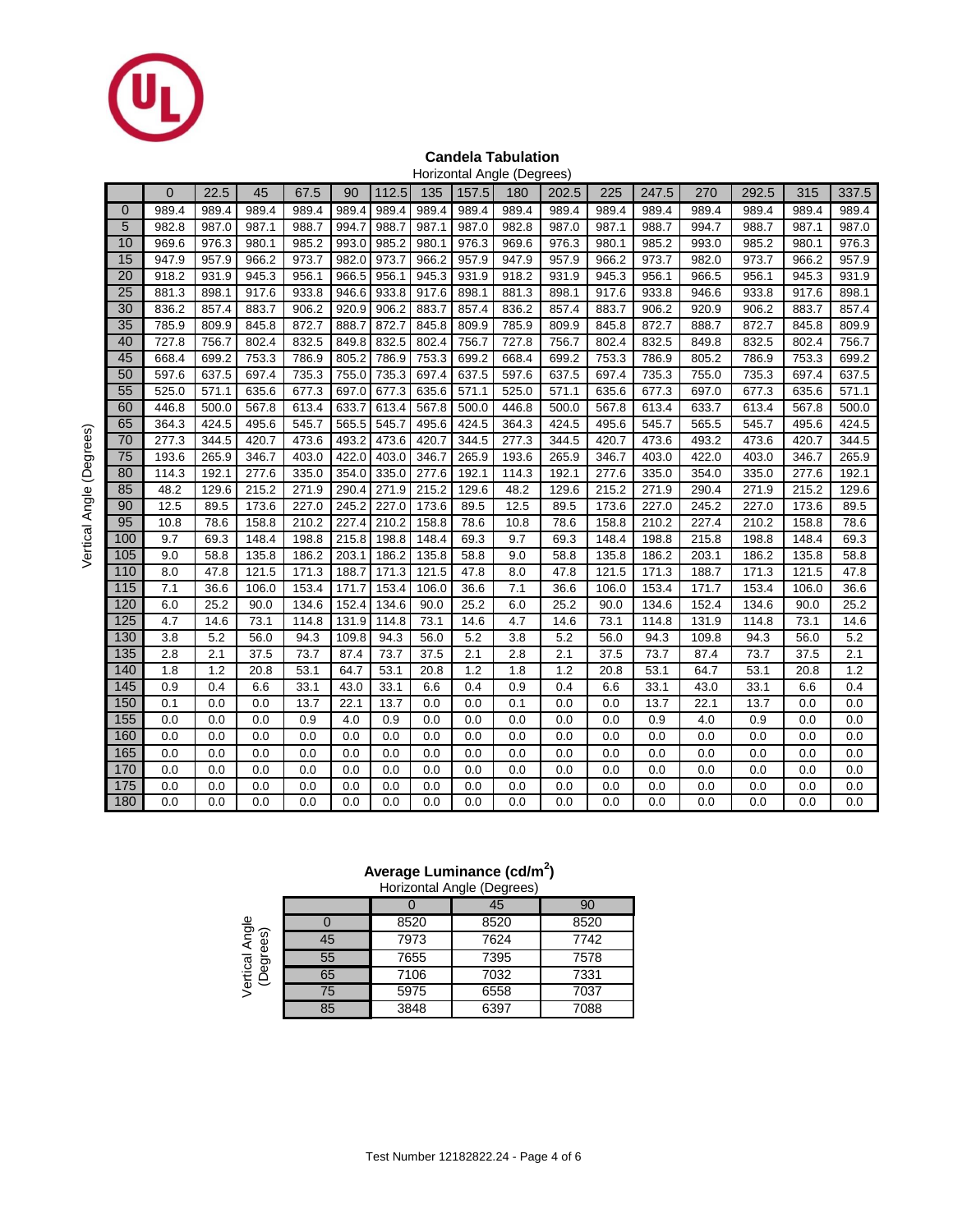

### **Utilization of Lumens - Zonal Cavity Method**

| <b>Effective Floor Cavity Reflectance 20%</b> |                                                                 |          |      |      |      |      |      |      |      |      |      |      |      |      |      |      |      |      |
|-----------------------------------------------|-----------------------------------------------------------------|----------|------|------|------|------|------|------|------|------|------|------|------|------|------|------|------|------|
| <b>Ceiling Cavity</b><br>Reflectance          |                                                                 | 80<br>70 |      |      |      |      | 50   |      |      | 30   |      |      | 10   |      |      |      |      |      |
| Wall<br>Reflectance                           | 70                                                              | 50       | 30   | 10   | 70   | 50   | 30   | 10   | 50   | 30   | 10   | 50   | 30   | 10   | 50   | 30   | 10   |      |
| <b>Room Cavity</b><br>Ratio (RCR)             | Values are expressed as Lumens delivered to the task surface ** |          |      |      |      |      |      |      |      |      |      |      |      |      |      |      |      |      |
|                                               | 4618                                                            | 4618     | 4618 | 4618 | 4455 | 4455 | 4455 | 4455 | 4150 | 4150 | 4150 | 3870 | 3870 | 3870 | 3614 | 3614 | 3614 | 3493 |
|                                               | 4131                                                            | 3908     | 3708 | 3528 | 3969 | 3769 | 3588 | 3425 | 3509 | 3362 | 3228 | 3269 | 3152 | 3043 | 3049 | 2956 | 2869 | 2749 |
| $\overline{2}$                                | 3722                                                            | 3358     | 3057 | 2804 | 3568 | 3240 | 2965 | 2733 | 3018 | 2791 | 2595 | 2813 | 2627 | 2464 | 2624 | 2473 | 2338 | 2221 |
| 3                                             | 3372                                                            | 2920     | 2570 | 2291 | 3228 | 2819 | 2498 | 2239 | 2629 | 2359 | 2137 | 2453 | 2228 | 2039 | 2290 | 2104 | 1944 | 1832 |
|                                               | 3074                                                            | 2568     | 2198 | 1915 | 2941 | 2482 | 2140 | 1875 | 2319 | 2027 | 1797 | 2167 | 1920 | 1720 | 2026 | 1818 | 1646 | 1540 |
| 5                                             | 2817                                                            | 2281     | 1906 | 1630 | 2696 | 2207 | 1859 | 1599 | 2066 | 1766 | 1536 | 1935 | 1678 | 1476 | 1813 | 1593 | 1416 | 1315 |
| 6                                             | 2594                                                            | 2043     | 1674 | 1409 | 2484 | 1979 | 1634 | 1383 | 1857 | 1557 | 1333 | 1744 | 1483 | 1283 | 1637 | 1411 | 1234 | 1140 |
|                                               | 2399                                                            | 1845     | 1485 | 1234 | 2299 | 1789 | 1452 | 1212 | 1683 | 1386 | 1170 | 1583 | 1323 | 1129 | 1490 | 1262 | 1088 | 999  |
| 8                                             | 2229                                                            | 1677     | 1330 | 1092 | 2138 | 1628 | 1301 | 1074 | 1535 | 1245 | 1038 | 1448 | 1191 | 1003 | 1366 | 1139 | 969  | 885  |
| 9                                             | 2078                                                            | 1534     | 1201 | 975  | 1996 | 1491 | 1176 | 960  | 1409 | 1127 | 930  | 1332 | 1080 | 900  | 1259 | 1035 | 870  | 791  |
| 10                                            | 1945                                                            | 1411     | 1091 | 878  | 1870 | 1373 | 1070 | 865  | 1300 | 1027 | 839  | 1232 | 986  | 813  | 1167 | 947  | 788  | 713  |

| <b>Beam and Field Information</b> |               |  |  |  |  |  |  |
|-----------------------------------|---------------|--|--|--|--|--|--|
| CIE Type:                         | Semi-Direct   |  |  |  |  |  |  |
| Center Beam Intenisty:            | 989.4 Candela |  |  |  |  |  |  |
| Central Cone Intensity:           | 989 Candela   |  |  |  |  |  |  |
| Beam Flux:                        | 2687.0 Lumens |  |  |  |  |  |  |
| Beam Angle (0-180):               | 114.2 Degrees |  |  |  |  |  |  |
| Beam Angle (90-270):              | 139.8 Degrees |  |  |  |  |  |  |
| Field Angle (0-180):              | 162.1 Degrees |  |  |  |  |  |  |
| Field Angle (90-270):             | 264.8 Degrees |  |  |  |  |  |  |